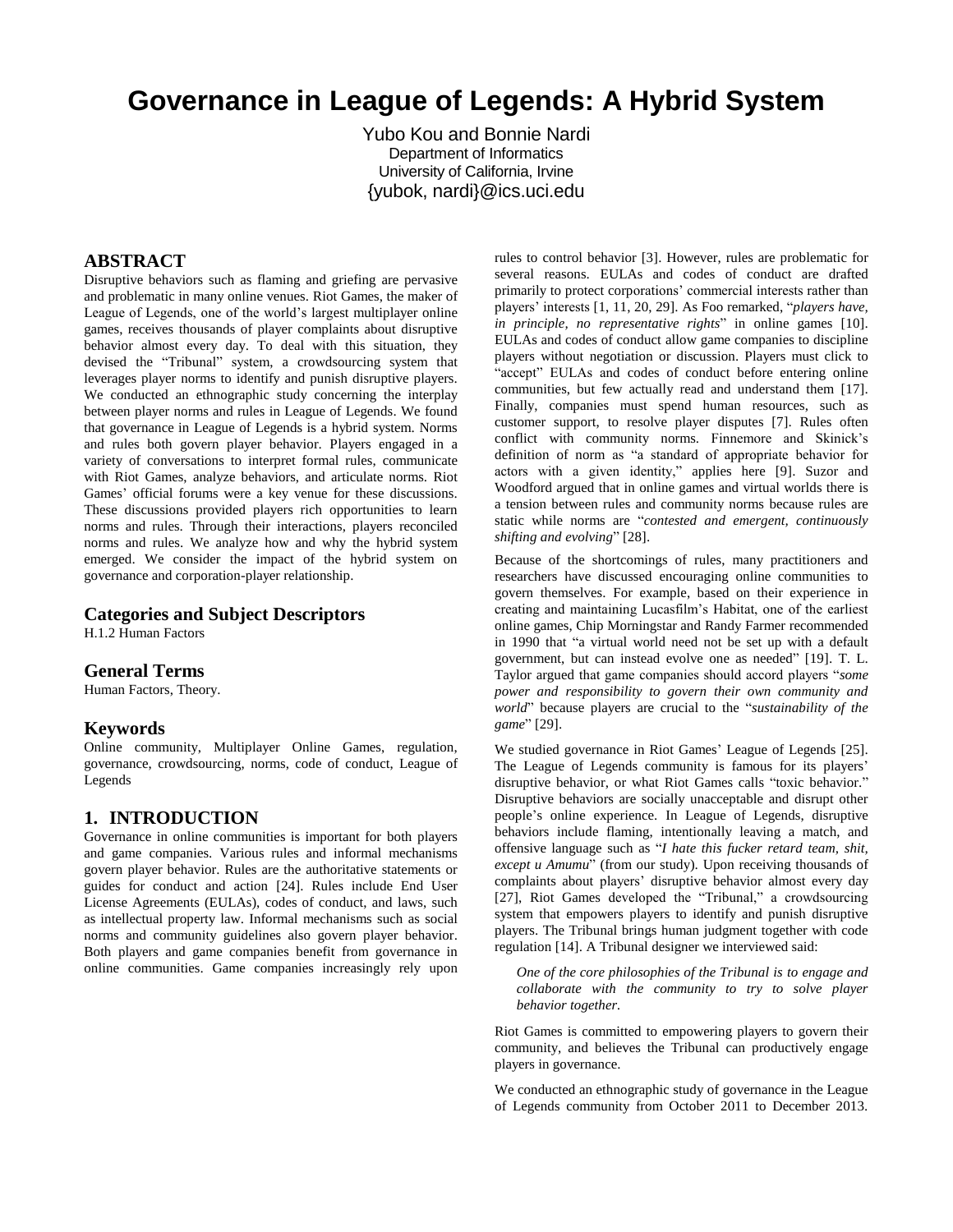We found that League of Legends' governance is an ecology in which Riot Games, players, the Tribunal, and forums all play key roles. Riot Games acknowledges player norms by empowering players to enforce their norms through the Tribunal. Players want to know what qualifies as acceptable behavior and what qualifies as unacceptable behavior. However, they find Riot Games' rules too ambiguous. Players engage in a variety of discussions to understand rules and learn norms. They interprete rules by relating rules to their norms. They communicate with Riot Games through the forums regarding whether and why a behavior was disruptive. Riot Games' official forums are a key venue for discussions of norms. These discussions provide players rich learning opportunities regarding how to behave properly. Through discussions about behaviors, rule, and norms, players reconciled norms with rules, as we shall discuss. A hybrid system in which norms and rules both govern player behavior emerges in the League of Legends community.

## **2. RELATED WORK**

Many factors besides rules affect governance. For example, Malaby suggested that governance is a "continual and open-ended project," which is composed of not only formal methods, but also unexpected creativity from users [18]. Kow and Nardi noted that game companies and player communities should build "cordial relations of mutual respect," because legal enforcement leaves behind "hostile connotations of control and power in communities" [15]. Some researchers advocated that governance should involve player. For example, Taylor argued that game companies should trust players with the power to govern their communities because players already are "active, creative, and engaged agents within games" [29]. Johansson and Verhagen reported that clans and guilds in multiplayer online games and first-person shooter games were able to generate rules to govern their members' behavior [12]. Woodford reported that players were capable of enforcing a norm themselves [31]. Regarding how to empower players, Castronova remarked that to achieve community-organized governance, players must be equipped with necessary technical powers to perform acts of governance [4].

### **3. BACKGROUND**

League of Legends (LoL) is a free-to-play match-based game. One match is played between two teams, each composed of five players (or "summoners") assembled from a large pool of available players. Matches last about 20-50 minutes. Riot Games' official forum is the major online venue where Riot Games releases official announcements and LoL players communicate.

The Tribunal works in the following way. First, players can report disruptive players immediately after a match. The Tribunal creates a case if a player has been reported frequently. Second, players can log into the Tribunal and judge cases. The Tribunal allows players to judge voluntarily if their accounts are of level 20 or higher (maximum level is 30). The Tribunal assigns punishment if the majority of the judges vote to punish. The Tribunal punishes a disruptive player using an account suspension. The Tribunal sends the punished player a permanent link to his "reform card," a warning message detailing his disruptive behaviors. With the link, everyone can view the player's reform card. A reform card contains the same information as a case does.

A report includes the name of the reported player, the type of disruptive behavior, and comments. A player can select the type

of disruptive behavior she wants to report from a list created by Riot Games (see Figure 1). The Tribunal automatically collects reports and game logs and organizes them into Tribunal cases. A Tribunal case consists of reports from multiple players.

| Player to be reported:                |   |
|---------------------------------------|---|
| Select offense:                       |   |
| Select a Report Category              |   |
| Harassment: Offensive Language<br>Add |   |
| Harassment: Verbal Abuse              |   |
| <b>Inappropriate Name</b>             | Ë |
| Leaving the Game/AFK                  |   |
| <b>Negative Attitude</b>              |   |
|                                       |   |

**Figure 1. Report Disruptive Behavior.**

A Tribunal case contains multiple reports from up to five games, as well as in-game information including game length, game type, types of disruptive behavior, and chat log (see Figure 2). However, it does not include information from a game's pre-game lobby and post-game lobby. In each case, judges can choose to either punish or pardon the player. The judge can choose to skip a case if he feels uncertain. A Tribunal judge can review up to 20 cases per day. Tribunal judges cannot communicate about cases they are both reviewing. The Tribunal judges do not get rewards of any kind for judging cases.

| <b>General Information</b>                 |  |                             |                                                                                                                                                |                                                      |                   | <b>Color legend</b>                     |
|--------------------------------------------|--|-----------------------------|------------------------------------------------------------------------------------------------------------------------------------------------|------------------------------------------------------|-------------------|-----------------------------------------|
| <b>Game Type</b><br><b>Proving Grounds</b> |  | <b>Game Length</b><br>23:56 |                                                                                                                                                | Outcome<br>Loss                                      |                   | <b>Ally</b><br>Enemy<br>Reported Player |
| <b>Report Comments</b>                     |  |                             |                                                                                                                                                |                                                      |                   |                                         |
| Reported by: Ally                          |  |                             |                                                                                                                                                |                                                      | Reported by: Ally |                                         |
| "One of the most toxic players I've seen"  |  |                             | "Constantly attacked the other players for<br>trying to explain what they were doing and<br>didn't accept anything except his own<br>opinion." |                                                      |                   |                                         |
|                                            |  |                             |                                                                                                                                                |                                                      |                   |                                         |
| <b>Reported by: Ally</b>                   |  |                             |                                                                                                                                                |                                                      |                   | Filter: • Allies <i>Enemies</i> All     |
| "Superiority complex, a slight one eh?"    |  |                             |                                                                                                                                                |                                                      |                   |                                         |
| <b>Alistar</b>                             |  |                             |                                                                                                                                                | [00:09:22] were getting stomped with good initiates  |                   |                                         |
| <b>Swain</b>                               |  |                             |                                                                                                                                                | [00:09:23] you built tear of the goddess             |                   |                                         |
| <b>Alistar</b>                             |  | [00:09:27] hey              |                                                                                                                                                |                                                      |                   |                                         |
| <b>Alistar</b>                             |  |                             |                                                                                                                                                | [00:09:34] shut your fuciking face you retarded noob |                   |                                         |
| <b>Alistar</b><br><b>Alistar</b>           |  |                             | [00:09:38] i am judging you                                                                                                                    |                                                      |                   |                                         |
| <b>Alistar</b>                             |  | [00:09:50] listen again     |                                                                                                                                                | [00:09:40] not the other way around                  |                   |                                         |
| <b>Chat Log</b><br><b>Alistar</b>          |  | [00:09:51] you dunce        |                                                                                                                                                |                                                      |                   |                                         |

#### **Figure 2. A Tribunal Case.**

The Tribunal assigns each case to a certain number of judges (Riot Games does not disclose the number). If the majority of judges votes to punish the reported player, the Tribunal System will send the reported player a warning email with a reform card. Riot Games will suspend the punished player one day for a first offense and can do so permanently for later offenses.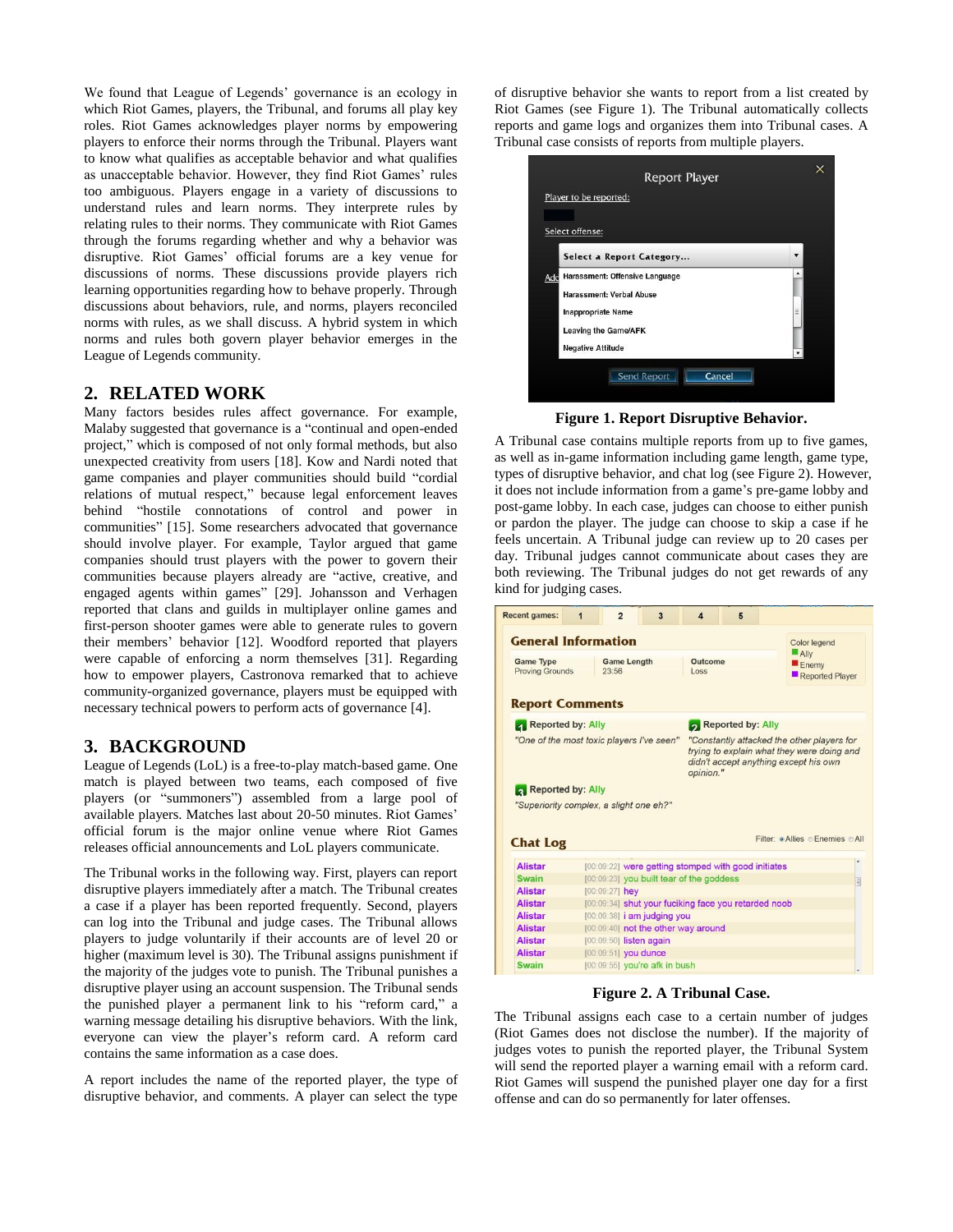The Tribunal was implemented in May 2011, and players continue to use it. In May 2012, Riot Games reported that more than 47 million votes had been cast in the Tribunal. Seventy-four percent of players disciplined by the Tribunal improved their in-game behavior. Riot Games has described the Tribunal as an effective way to keep the LoL community "constructive and enjoyable" [22].

# **4. METHODS**

We studied LoL through immersive ethnographic fieldwork including participant-observation, face-to-face interviews, online interviews (through in-game chat and instant messaging), the collection of game logs and Tribunal cases, and the collection of documents such as LoL-related forums, websites, and player blogs. In October 2011, the first author created an account to play with players on North American Servers. He participated in the Tribunal and judged over 1,200 cases. To get a range of diverse player opinions and experiences, we conducted 37 in-depth, semistructured interviews with players from the United States, Canada, Australia and China. Twelve interviewees played with the first author in games, ten were recruited through snowball sampling, and fifteen were recruited through a recruiting thread on Riot Games' official forums. We asked study participants how long they had been playing LoL, and whether they had reported other players' misconduct. Eleven interviewees had experience judging Tribunal cases. We asked the judges why they chose to judge cases and how they determined whether specific kinds of behavior were disruptive. We interviewed one Riot Games designer who worked on the Tribunal system. We asked him how he and the designers he worked with developed the Tribunal and what he thought about the Tribunal's influence on player behavior. When we report quotes from interviews and forum posts, we retain the original orthography and punctuation.

# **5. FINDINGS**

Players must know exactly what qualifies as acceptable or unacceptable behavior to report and judge. However, Riot Games' official rules are ambiguous. Since the implementation of the Tribunal, players have engaged in a variety of discussions in game and on forums to interpret rules. Players have communicated with Riot Games regarding rules. Players have analyzed the Tribunal to understand how their norms were enforced. Based on these activities, players reconciled player norms and the official rules and articulated their understandings in community guidelines.

## **5.1 Riot Games' Rules Are Ambiguous**

Riot Games provides players a set of formal rules in the "Summoner's Code" [26], but many of the rules are ambiguous. For example, here are two rules:

*1. Support Your Team ...Being a good team player begins at champion select…*

*2. Show Humility in Victory, and Grace in Defeat…*

These rules encourage players to play cooperatively and show respect for opponents. However, they do not delineate which behaviors conform to these two rules. In an interview, a player commented:

*I think the "Summoner's Code" or rules are way too vague and anybody can report for nearly anything. If you look at most games' rules, they have pretty clear rules. Meanwhile* 

*Riot has ones like "be a good team player" and "enjoy victory and show grace in defeat," so essentially you can report anyone for not enjoying victories because that is breaking the Summoner's Code.*

The player pointed out that Riot Games' rules were open to interpretation. Players could not use the rules alone to identify and punish disruptive behaviors.

In another interview, a player said:

*The Summoner's Code is vague, because Riot wants it to be vague. If you read the Tribunal FAQ there's a question why is there no simple rules of what is allowed. Answer is that Riot wants [the] community to draw the line between acceptable and punishable.*

The player commented that Riot Games intended to make the rules ambiguous and expected players to determine acceptable and unacceptable behaviors.

The Tribunal designer we interviewed confirmed this player's conjecture. He explained:

*We use the Tribunal to help moderate behavior, but also to inform ourselves about what behavior our players deem appropriate in League of Legends.*

Riot Games recognizes that player norms are dynamic and evolving. Riot Games expects players to take the initiative in determining acceptable and unacceptable behaviors.

## **5.2 Interpreting Formal Rules**

The Tribunal itself does not provide a venue for discussing player behavior. Players gathered on the official forums to figure out acceptable and unacceptable behaviors. They participated in an enormous number of discussions regarding specific kinds of behavior, their reform cards, the Tribunal cases on the official forums, and ongoing disruptive behaviors in game. Players analyzed specific player behaviors with their norms and proposed conditions and contexts to elaborate rules that Riot Games defines ambiguously.

#### *5.2.1 Is Intentionally Leaving Ever Justified?*

On the forums, players debated specific in-game behaviors, such as leaving the game. Riot Games defines this behavior as: "*Leaving the Game/AFK - This category aims at punishing behavior that includes logging out before a match ends as well as standing idle for long periods of time and refusing to participate*" [23]. This rule does not consider the complex circumstances in which "leaving the game" can happen. Here is an excerpt in a forum thread "Is intentionally leaving ever justified?" in which players considered whether leaving was acceptable in specific situations.

*The poster: I haven't left a game in quite some time, but I've had games recently so horribly not-fun [that] I've considered it. Is it ever possible, ethically and/or technically, to intentionally leave a game justifiably?*

*A player: If it's like a 3v5 or something, honestly I wouldn't report for it. That said I've never left a game intentionally and don't plan on ever doing so. Just saying that when a game is THAT bad, I can honestly understand it if one of the remaining people calls it a day rather than wasting time.*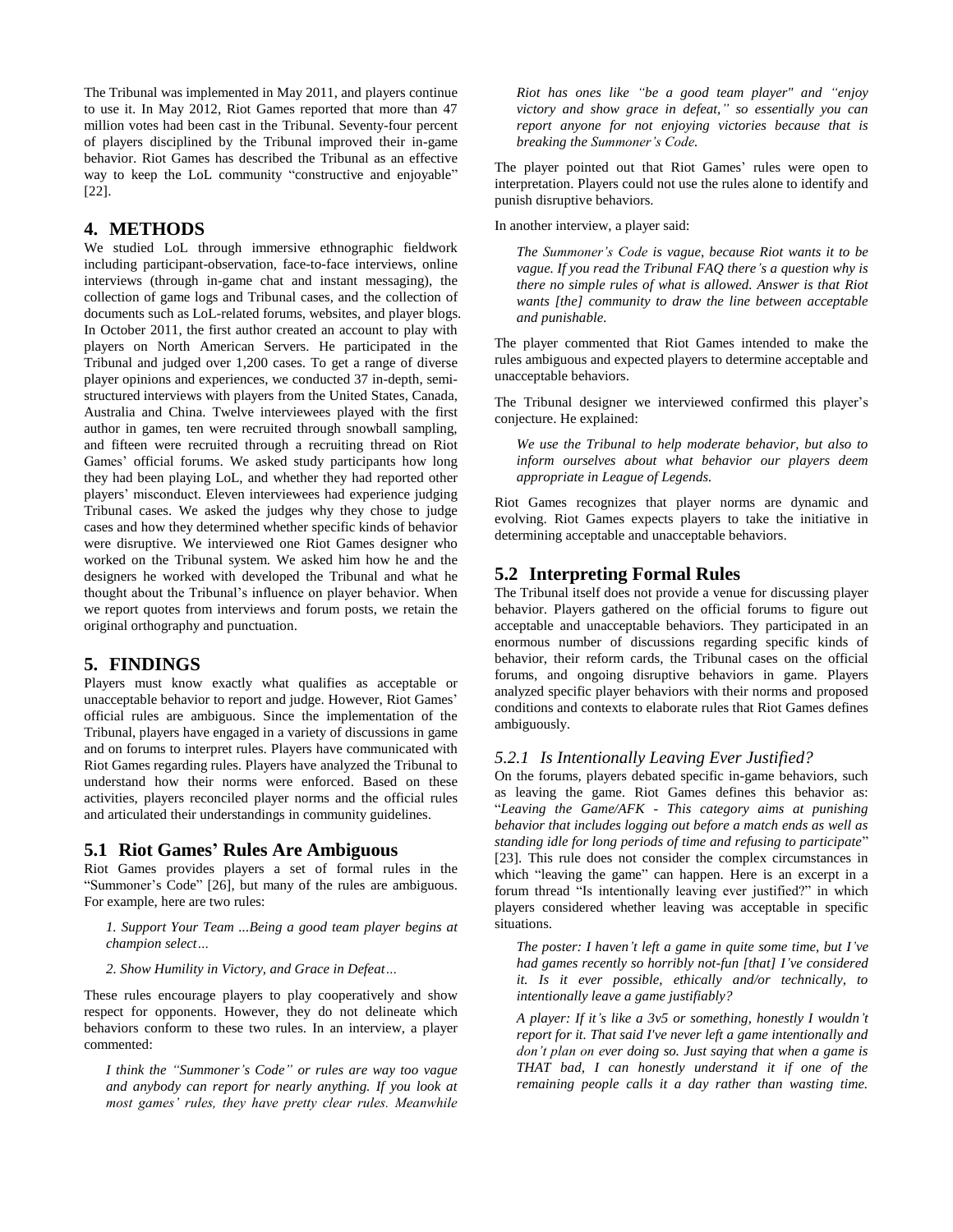*Leaving a 4v5 the instant it happens is pretty bad though. Many 4v5s are only temporary.*

*Second player: Unless something happened with your Internet or with real life, there really isn't an excuse to leave game.*

*Third player: If real life comes up, then it's more important. If your house catches on fire, please don't keep playing League.*

The poster reflected on the rule regarding leaving the game. Drawing from his own experience, the player found that sometimes this rule prevented players from having fun, the object of playing games [20]. Players agreed that leaving the game was not universally disruptive. They pointed out that the rule should be flexible to account for specific situations, such as 3v5, network problems, and issues in a player's daily life.

Players understood that rules oversimplified player behavior, ignoring reasonable and acceptable circumstances that might lead to targeted behaviors. They knew simplified rules could not apply to all the complex situations. They referred to their understandings of norms when rules could not hold. In this way, they enriched the rules with their norms.

#### *5.2.2 Am I Toxic?*

Reform cards provided materials for players to develop understanding of norms. Punished players shared their reform cards on the forums and sought constructive comments. They wanted to know why they had been labeled toxic. Here is a partial dialog in a forum thread titled "Am I toxic?" started by a player who shared his reform card.

*The poster: … I didn't think I was very toxic since I've been playing for so long although I do feel like the rage is catching up to me, so if you guys tell me I'm toxic, I'll try to change my behavior so that I don't get banned …… the case: http://na.leagueoflegends.com/tribunal/en/case/6351219/#no go*

*A player: I think you are really toxic...Too much blaming others, talking about reporting others, when (sorry but,) you aren't doing well in game yourself either. Just be chill and you won't get banned.*

*Second player: I voted yes. Why? Because of the amount of ragecaps. I understand this game can get frustrating, but when people start chucking insults and activate the caps lock, one needs to sit back and realize it's just a game. Flipping out on someone because of their mistakes or whatever else might happen in game isn't going to solve anything.*

*The poster: ok, thank you all very much! I think I'm going to try and change my attitude and not say anything that might be rude or mean, I'll say it out loud but I won't type it. A warning is scary and I don't want to get banned, also my behavior toward others is wrong, so thank you all!*

Reform cards reflected how player norms applied to specific behaviors. However, reform cards used the official term "toxic" to mark punished players. Based on their own understandings, players explained which behaviors were toxic. They considered raging a type of toxic behavior.

Reform cards provided vivid examples for players to know which behaviors violated their norms and the official term that denoted these behaviors. Players used their understandings of norms to explain terms and clauses from the rules.

The reform cards provided punished players an opportunity to learn norms. Forums helped them learn why they were punished and what the community deemed acceptable. Fellow players were an important resource for consultation. Learning norms helped players pay attention to and reflect on their own behavior, which contributed to LoL's overall gaming environment.

#### *5.2.3 Punish or Pardon?*

The Tribunal judges gathered on the official forums to reason about whether specific behaviors were unacceptable in the Tribunal cases. They often asked other players to shed light on specific cases that they were uncertain about. For example, a new Tribunal judge posted a forum thread "New Judge, Slightly Confused by A Case."

*The poster: So I'm pretty new to judging cases,... Well today I had a really odd one and couldn't figure out why the heck it was reported. …. I looked through the chat log on both and it was literally empty except for at the end everyone said random stuff like gg wp, gg, gg noobs. This player in question was the one who said gg noobs. But he said nothing else in the rest of the game and was reported for "Verbal Abuse." …*

*First player: gg noobs is against Summoners Code so lots of people report it.*

*Second player: Wow really? ......I can't imagine a contract saying "gg noobs" lol.*

*Third player: Personally I don't think it has a place because the equivalent is kicking someone when they are down.*

*Fourth player: I play sports in real life and after each game we shake hands with the opposition. Most people also say "good game" to each player as they shake hands. Saying "good game, noob" in this situation would earn you a lot of dirty looks and (depending on the sport and demographics) could make your trek across the parking lot rather dangerous. Just because someone is hidden behind their computer doesn't make it appropriate for them to act like a jerk.*

Although not mentioned in rules, it is a norm for players to type "gg" (good game) and "wp" (well played) at the end of a match to compliment opponents. However, players considered "gg noobs" (good game, new/inexperienced player) disruptive and against norms, because "noobs" insulted the opponents. Players believed that saying "gg noobs" violated rules, although the rules did not mention the term.

Rules only suggest that players exchange "constructive feedback" and lead "civil discussion" [26]. In response to this vagueness, players articulated their norms to clarify rules. Debates over the Tribunal cases could help foster players' understanding of norms and rules because they directly showed specific behaviors and the rules those behaviors violated.

#### *5.2.4 How Am I Being Unsportsmanlike?*

Players disputed rules during a game. For example, Riot Games expects players to exercise "good sportsmanship" in LoL. Rules state: "*Lead by example: if you share our vision of a game where players exercise good sportsmanship, help each other improve and form lasting friendships, you've got to start living the dream before anybody everybody else is willing to do so*." However, Riot Games does not explain what "sportsmanlike" or "unsportsmanlike" mean. Players explored the meaning through in-game debates. Here is a partial conversation from a Tribunal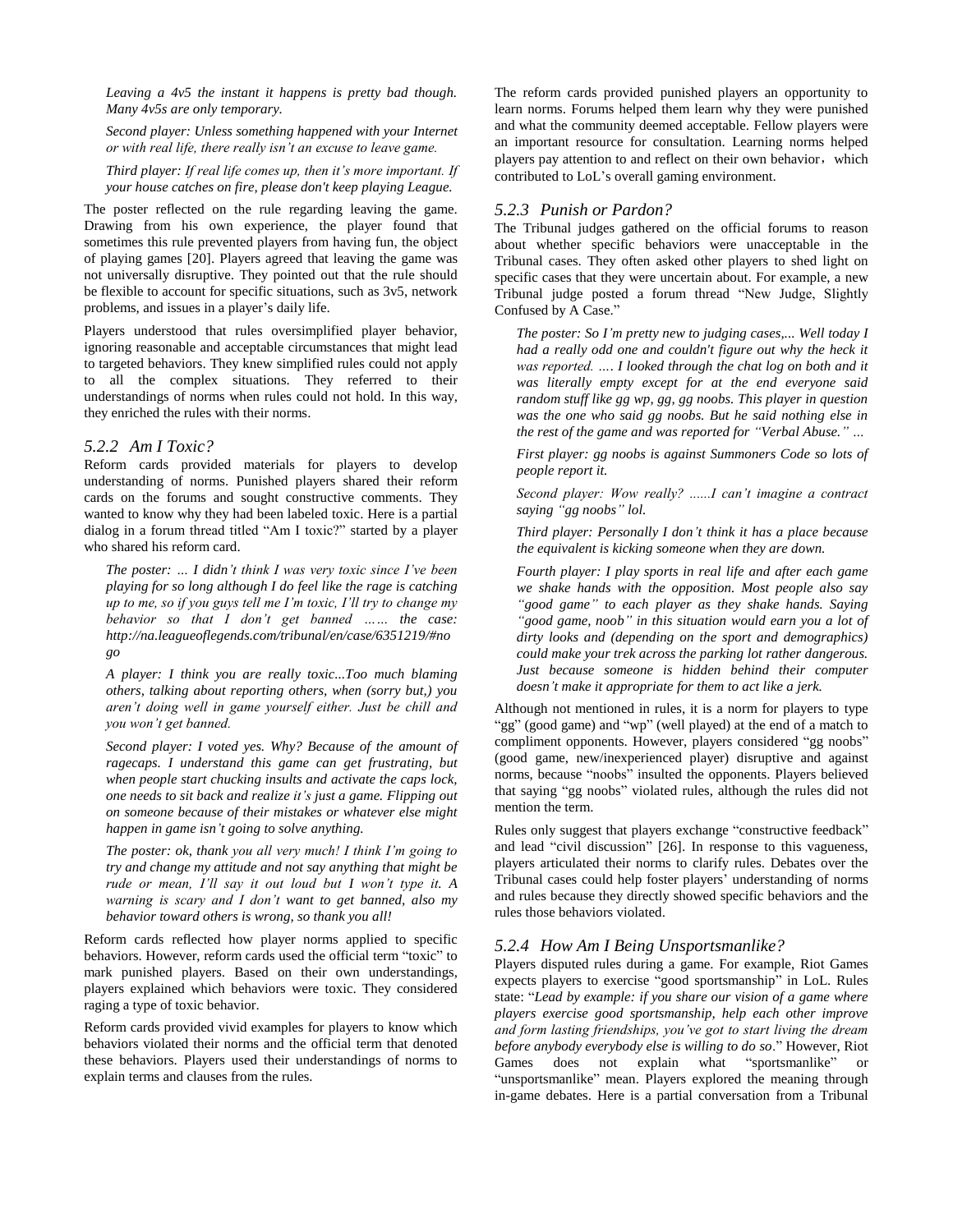case the first author judged. Nidalee, Yorick, and Tristana are players in LoL.

*Nidalee [All] [00:19:34] report yorick for unsportsmanlike*

*Yorick [All] [00:19:48] how am i being unsportsmanlike?*

*Yorick [All] [00:19:53] the accusations you make*

*Yorick [All] [00:19:56] are pitiful*

*Nidalee [All] [00:19:57] farming a level 1*

*Tristana [All] [00:19:57] He is bragging about beating a afk [player who is "away from keyboard"] for 6 minutes*

*Nidalee [All] [00:20:02] exactly*

*Yorick [All] [00:20:10] no im not*

*Nidalee [All] [00:20:10] farming someone who dc at 1 when u are 6*

……

*Yorick [All] [00:25:31] I'm allowed to play whatever way I choose.*

*Tristana [All] [00:26:08] Then don't get mad when people dislike you for it*

*Nidalee [All] [00:26:11] that's why we have the tribunal*

Players such as Tristana and Nidalee used an official term "unsportsmanlike" to denote what they considered disruptive, such as "*bragging about beating a afk*." They explained to Yorick why his specific behaviors were against rules and norms.

Players referred to norms to relate specific behaviors to official rules. By constructing association between norms, specific behaviors, and official terms, players explained ambiguous rules with norms.

In-game conversations provided players such as Yorick opportunities to learn what others deemed appropriate. It is at a player's will whether he wants to learn.

## **5.3 Communicating with Riot Games**

Riot Games' employees (Rioters) sometimes joined player discussions of behavior. Communication with Riot Games shaped players' understanding of behavior. For example, a punished player posted a forum thread "Very bad tribunal system, Riot," which a Rioter "Pendragon," with a title of "Director of Player Experience," joined to explain.

*The poster: My main account was banned until the end of the month. …… I try my hardest, despite my team afk'ing and raging the entire time, regardless of my performance. I remember Morello saying that you won't be banned solely for champ selection, as long as you actually try to play, and don't rage out and cuss. Thats what I've been doing. I tried emailing support and was given an automated reply telling me to review the summoner's code. Okay. Pendragon, please some help. Ty.*

*Pendragon: Greetings,*

*Thanks for bringing this to my attention. I've reviewed the history of your account - and I've determined that the suspension was indeed appropriate. It had little to do with the champions you chose to play, and far more to do with the way you chose to interact with your teammates once you chose them. Common examples include:*

*- Spamming "afk" or "I'm afk" in-games dozens of times*

*- Linking to offensive pornographic materials telling people they were streams*

*- Insulting your team frequently (and the enemy team on occasion)*

*Due to the extreme nature of your offenses, I've closed your account permanently. I hope you enjoy your future gaming endeavors.*

*First player: God Pendragon, you never disappoint me in these threads. <3*

*Second player: Define offensive, was it like guy on guy stuff?*

*Third player: Doesn't matter. Spamming porn links to a game you know has minors in it (and he knows, he's been playing since beta) is wrong. Don't get me wrong, I'm not a prude. I think porn is great but as adults our job is to protect kids from things they aren't ready to see. Additionally, we are in this together with Riot. If you see that kind of stuff you should report it. We don't need them dealing with frivolous law suits because someone's precious little Bobby saw porn links in the game chat.*

Pendragon's detailed explanation duplicated Riot Games' official view of disruptive behaviors. Players accepted and incorporated Riot Games' opinions into their understanding of behavior, such as spamming porn links being unacceptable. Riot Games' official explanations affected players' understanding of rules.

The claim "we are in this together with Riot" referred to the collaborative relationship between players and Riot Games. Players and Riot Games respect each other within LoL's governance.

Riot Games' response furthered player dialogue regarding behavior. Riot Games' participation in player discussion fosters players' learning of how to behave appropriately.

Another player who had experience communicating with Pendragon on official forums told us:

*I thought there was a way to avoid being punished by the tribunal. I was toxic in pre-game and post-game chat because I knew no one could see it. But then, in the link I posted, Pendragon saw that and upheld the ban because of it.*

Through communication with the Rioter, the player learned that circumventing the Tribunal by being "toxic in pre-game and postgame chat" was unacceptable.

Forums Rioters joined often attracted many players. Riot Games' participation in these discussions fostered a collective learning environment.

# **5.4 Theorycrafting the Tribunal**

Video game players explore the game mechanics through a process called theorycrafting [5]. LoL players theorycrafted the Tribunal to inform themselves about behavior. For example, here is an excerpt from a forum thread "Statistical Analysis of Tribunal Cases."

*The poster: I could download large numbers of games and perform some analysis on them, trying to learn about the Tribunal and the game as a whole……So, let's begin.*

*The N-word*

*The first word I want to talk about is the most commonly discussed instapunish word, n\*\*\*\* r. And indeed, it is pretty much an instapunish word.*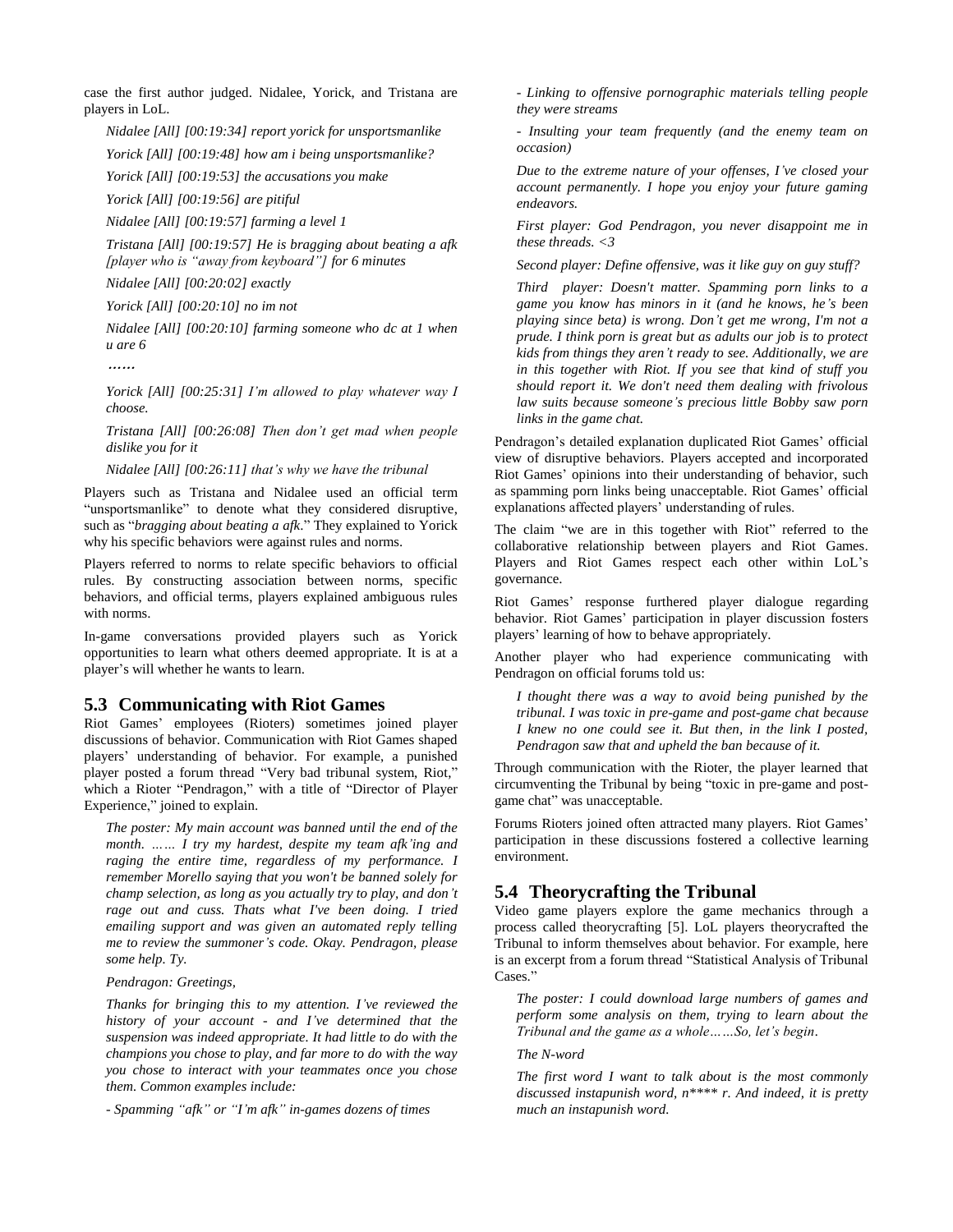*0 usages - 65% Punish*

*1 usage - 87% Punish*

*2 usages - 94% Punish*

*3 usages - 93% Punish*

*4+ usages - 100% Punish*

*As for the overall prevalence of the word, 0.52% of players overall in the database use it at least once, and 2.11% of reported players use it.*

#### *The Other N-word*

*This one I can type in without self-censoring. Noob. The more it is said, the more likely a punishment is, but not so dramatically as above.*

*0 usages - 62% Punish*

*1-8 usages - ~75% Punish*

*9+ usages - ~85% Punish*

*As for the overall prevalence of this word, 11.9% of players overall in the database use it at least once, and 31.3% of reported players use it.*

*A player: I just hit lvl 30 the other day and just learned of the public voting thing. And quickly found this page while looking up stats, as I figured someone would have done the work for me……I love this whole voting thing, makes me feel good when I get to click that PUNISH key on people who do nothing but spam "my team is noob" along with their annoying language.*

Riot Games' official rules do not mention "nigger" or "noob." However, player norms establish they are unacceptable. Many players reported and voted to punish such behavior. The theorycrafting results informed players of the aggregated opinions towards these disruptive behaviors. Theorycrafting strengthened players' norms regarding these words. For example, the player who was a new Tribunal judge confirmed his belief that saying "noob" was disruptive and should be punished.

Many players wanted to learn about the Tribunal's mechanisms, which could affect their gaming experience. Theorycrafting provided players a great resource for learning which behaviors were unacceptable.

#### **5.5 Articulating Player Norms**

Players articulated their norms in community guidelines on the official forums. They formulated definitions and elaborated instructions to identify disruptive behaviors.

# *5.5.1 Formulating Definitions of Disruptive*

#### *Behaviors*

Players collectively edited community guidelines in threads such as "a Guide to Tribunal." In the guideline, players used their norms to interpret rules. They revised each guideline multiple times. Take the development of the definition of "offensive language" as an example. Riot Games states that offensive language is "*language that employs vulgar, obscene, sexually explicit, or racially, ethnically, or otherwise objectionable language*" [23]. Players first defined offensive language as*:*

*Language that makes others uncomfortable or evokes a negative response in others.*

This version defined offensive language in terms of its effects on players. Players refined this version through discussion. Here is an excerpt:

*A player: It might be better to define offensive language as follows: Offensive language is any speech that, by your definitions, is intended to attack or insult the listener or reader that you believe merits some form of punishment. The context and intent of the speech is as important as the words that compose it.* 

*The editor: Specific words or phrases can be offensive regardless of the context. This is at least one aspect that separates Offensive Language from Verbal Abuse. If we allow these words in any context other than to explain what they mean or why they are offensive, then the possibility of people using them more often increases exponentially and the complaints will increase exponentially as well. It's the reason why you'll never see a smart politician use certain words in public, even in jest.*

Dialogue revolved around whether contexts were important in identifying offensive language. Players engaged in rational debates to define of player behavior. They knew that contexts played an important role in determining disruptive behaviors. They explored whether and how contexts affected specific behaviors such as offensive language. After the conversation, the editor refined the definition of offensive language:

*Final version of the definition: This violation [offensive language] is the result of the violator using offensive words and/or making lewd (often overly sexual and/or violent) comments. Offensive words are typically words that dehumanize/insult people based on race, ethnicity, gender, skin color, religion, or sexual preference. Even if the offensive words are not used in the context of insulting people, they are not welcome in the game because they can offend people regardless of context. The language filter's existence is no excuse for the use of hate language. This violation is a violation of its own apart from verbal abuse because of the offensive nature of certain words and comments even when they are not used to directly insult a person.*

Players generated final versions through extensive discussions. During the process, players referred to examples, listed facts, and reasoned about contexts. Final definitions such as that of "offensive language" are composed of many players' contributions.

The processes of compiling the community guidelines provided participating players opportunities to deepen their understanding of norms. Riot Games encourages players' practice of editing community guidelines by putting the guidelines at the top of the forum. Players could easily access this guide. They found it helpful. A player replied that: "*This is incredibly informative and can be referred to frequently in discussions*." The guidelines constituted a learning resource for players who wanted to know more about behavior.

# *5.5.2 Elaborating Signs to Identify Disruptive Behaviors*

Sometimes, player-generated definitions did not provide enough information for players to determine whether a behavior was disruptive. Players elaborated various signs to help identify disruptive behaviors. For example, in a forum thread "Signs of NEGATIVE ATTITUDE," players summarized the characteristics,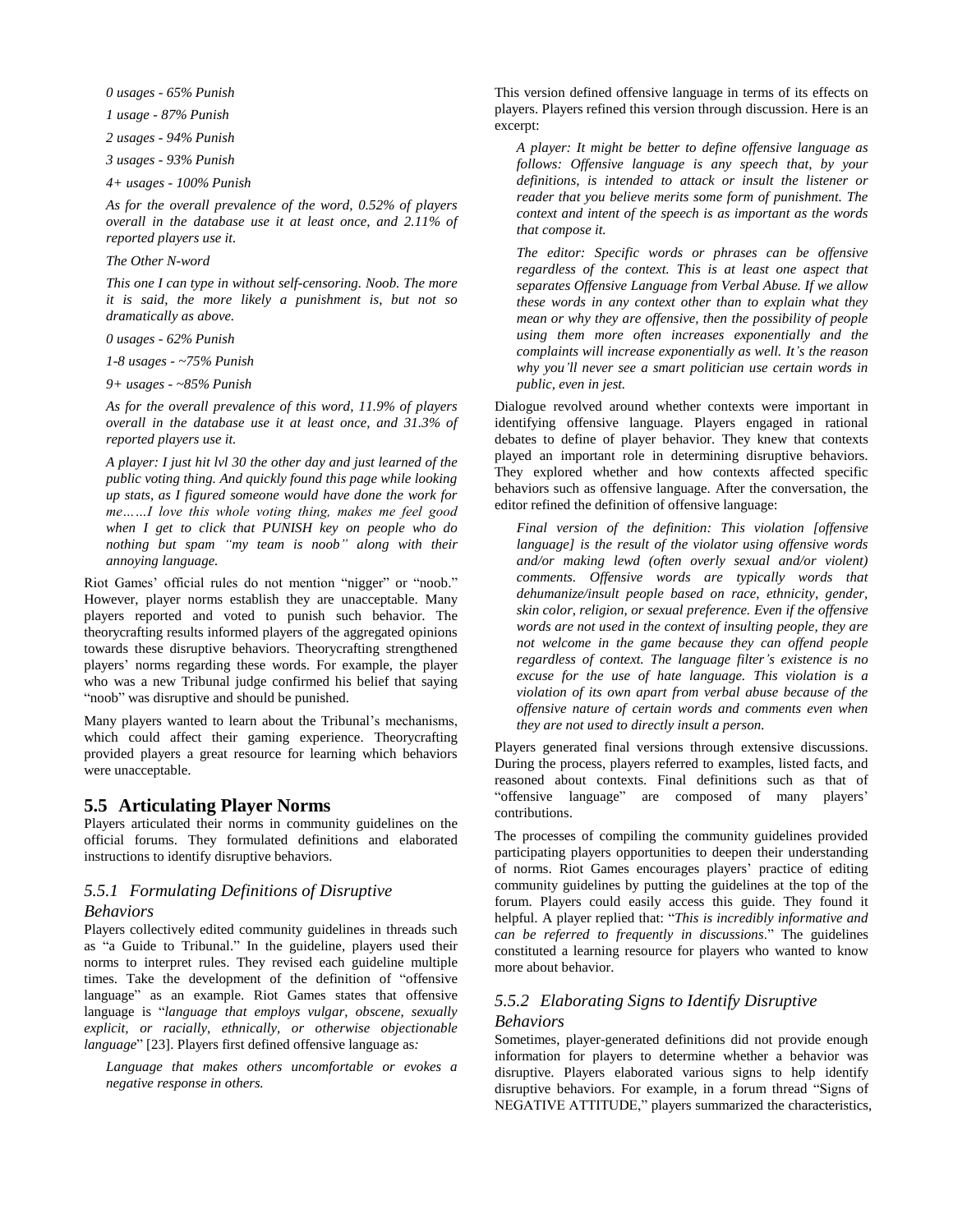or "signs" of negative attitude, such as "refusal to communicate with your team," "berating and belittling your allies," and "defeatist stance." Here is a conversation about the last sign— "defeatist stance."

*The editor: Defeatist stance – It's still early in the match but you completely give up on trying to win and maintain this mindset, carrying it into your communication in chat, until the end of the match no matter what. You either start running around your base or wander around aimlessly telling everyone on your team to surrender or that the game is over instead of contributing anything helpful. The chat aspect is not always considered a transgression because sometimes the advantage taken by the enemy team can be overwhelmingly huge.*

Players enumerated signs of specific disruptive behaviors. Some signs inspired player debates, such as the following excerpt.

*A player: Defeatist stance: Meh. I see this in at least 50% of the games I play...hell. I'm even guilty of it. When compared to the others, I don't feel it fits here. It's a mindset that is easily altered with proper teamwork and support.*

*Second player: There's a difference between a game at 30 minutes when the enemy team has you by several levels, and are pushing your base (while you have no towers down against them), and saying "surrender at 20" at 6 minutes when your team is 0-2. In the latter case, it absolutely does fit here.*

*The editor: Based on the point [the second reply] brought up, I've added a NOTE text to "defeatist stance," about what can happen to a team's morale and gameplay when a player adopts a defeatist stance so early in the match.*

Players actively participated in conversations to refine these signs, such as "defeatist stance." They shared their own experience and subjective feeling to enrich the conversation.

Based on players' comments, the editor added a note to the sign of negative attitude:

*NOTE: If it's only a few minutes in and a player starts putting up a defeatist stance, then that can adversely affect the rest of the match, potentially snowballing into a breakdown of team cooperation and communication. A defeatist can be just as bad as an afker in this way because a player having the attitude may be perceived as a potential intentional feeder or afker/leaver, forcing the rest of the team to rethink how they fit that player into the gameplay (can be very disruptive to the flow of the team).*

Players refined the signs by adding many factors such as time and influence. They generated comprehensive descriptions of disruptive behaviors types. For example, the additional note stated clearly whether and why time was an important factor in determining defeatist stance. Players' elaboration of the signs contributed in-depth explanations to definitions of disruptive behaviors.

## **5.6 Learning**

Learning is an important component in LoL's governance. Punished players can improve their behavior. Players who have not been punished can develop understanding of norms. A player who had never received punishments told us: "*I always enjoy reading discussions on the forum. It's fun and I get to know others' thoughts on some behavior*."

The LoL community provides rich opportunities for learning norms. Players can learn by discussing in game and on forums, reading the Summoner's Code, and consulting the community guidelines. Players acknowledged and appreciated these learning opportunities. For example, a player told us: "*I know why I got punished after reading the Summoner's Code and [playergenerated guidelines] on the forum*."

# **6. DISCUSSION**

## **6.1 An Ecology of Governance**

Riot Games, players, the Tribunal, and forums interact with each other and have formed an ecology of governance. Within the ecology, these different elements are interdependent. They engage in a complex dance between what Nardi and O'Day deemed "*technology with its texts and affordances, and people with their values and choices*" [21]. An ecological view of governance emphasizes human activities rather than technologies. The introduction of the Tribunal does not guarantee that governance would work as Riot Games anticipates. Player participation enables it by bringing in human judgment. Players also see the limitations of the Tribunal such as lack of venue for discussing. They further engage in discussing norms and adopting other technologies such as forums and statistical analysis tools. Players' participation and engagement characterize governance in LoL.

Riot Games and players make deliberate, conscious choices about governance. Riot Games encourages players to govern themselves by devising the Tribunal. Taylor suggested that "*players already are active, creative, and engaged agents within games, though this fact often goes unacknowledged or not structurally attended to*" [29]. The Tribunal represents Riot Games' acknowledgement of players' potential in regulating themselves, affording them the responsibility and power to enforce their norms.

League of Legends players want to be responsible for and contribute to the community. When asked why they wanted to participate in governance, a player who actively engaged in forum discussions told us: "*I want to do my part to make the community a better place*." Another player who judged the maximum number of cases every day said: "*I do enjoy doing it. I like doing my part for the League community*."

Players choose to participate in the governance by not only using the Tribunal but also engaging in extensive discussions about rules and norms. Players are creative during this process. For example, the Tribunal itself does not provide a way for judges to communicate with each other. Judges choose official forums as a venue for discussing. This resonates with Consalvo's finding that video game players often consciously push the boundary set by game companies [6].

Nardi and O'Day noted:

*An ecology is marked by the presence of certain keystone species whose presence is crucial to the survival of the ecology itself* [21].

Tribunal judges are keystone species in this ecology. They are skilled people whose presence is necessary to support the functioning of the ecology. They bridge nuanced, dynamic norms with rigid, static code, because code cannot decide which behaviors are disruptive. They bridge the complex mechanisms of the Tribunal with average players by communicating on forums, because most players do not understand how the Tribunal works.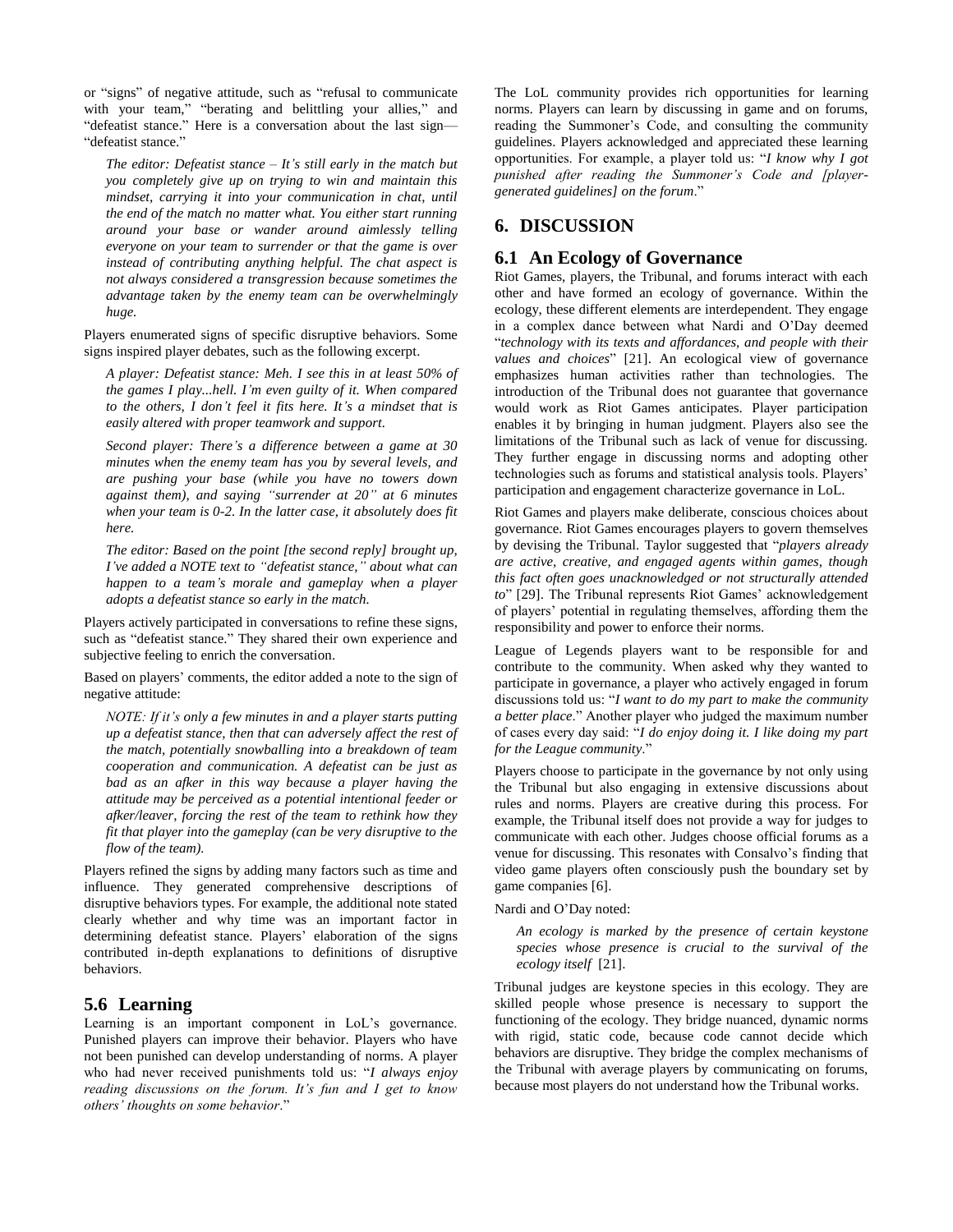Technologies such as the Tribunal and forums are mediating artifacts in the formation of governance. First, they shape the ways individual players interacted with other players, Riot Games, and the gaming environment. They spur players to pay attention to behavioral issues and governance. Second, the Tribunal and forums reflect the experience of players who had participated in governance. Players' experience accumulates within technologies, in the form of numerous forum conversations. The Tribunal and forums are created and transformed during the development of player activities. The Tribunal and official forums together provide what Kaptelinin and Nardi called "*an accumulation and transmission of social knowledge*" [13]. The Tribunal evolves by collecting and analyzing millions of players' judgment. The official forums archive players' discussions of rules and norms. This collection of knowledge have influenced the nature of player activities and the values of individual players.

# **6.2 A Hybrid System**

In LoL, rules influence norms in many ways.. First, the language of the rules has rhetorically shaped players' language. Players have adopted terms such as "intentionally feeding", "toxic," and "unsportsmanlike" from rules. Second, players interpret rules with their norms. For example, a player told us that: "*two years ago there was no meta. Now you can get reported for not complying with the meta, because you don't support your team*." "Meta" refers to in-game strategy [16]. The meta in LoL means that five players in one team should play complementary roles to achieve optimal performance. "Support your team" is a rule in the Summoner's Code. The norm regarding the meta has developed over time. However, the norm has been consistent with the rule "support your team."

Players have developed norms under the influence of rules. They enforced norms through the Tribunal. A hybrid system of governance emerged.

Suzor and Woodford noted that the tension between rules and norms might prevent governance based on formal rules from generating "*desirable or effective regulatory outcomes in disputes*" [28]. They argued that game companies should consider community norms so that players can understand and support governance. Many studies of player governance picture an irreconcilable divide between corporations and player communities. Foo, for example, remarked that "*Official rules telling players how this game should be played do not mean players will actually play that way*" [10]. Kow and Nardi reported that Blizzard's new policies outraged modders in World of Warcraft by creating new rules that violated what players thought of as an implicit good faith agreement between them and the company [15]. Bullard noted that in a game-related forum, the formal rules regarding player comments were very harsh. Moderators enforced rules by being a "jerk" to players who did not contribute in the forums [2]. Corporations have indisputable ownership of online games and virtual worlds, and therefore have the last word. As T. L. Taylor noted for EverQuest, a formerly popular online game, the company repeatedly used the tagline "*You're in our world now*" to declare their ownership [30]. Humphreys commented:

*In some ways, the strategies of government implemented by the major publishers are unobjectionable, enabling participants to explore, engage and create in ways not previously possible. In other ways, the forces of government they bring to bear seem to exceed what is necessary for the* 

*functioning of such environments and to compromise the rights of participants* [11]*.*

Humphreys emphasized the defect of governing through rules only.

The hybrid system of governance represents a new perspective on the relationship between game companies and players. In LoL, we did not observe conflicts between rules and norms because the hybrid system of governance reconciled them. Players believe that norms, rather than rules, are the source of governance. For example, a player told us: "*Riot doesn't own the Tribunal, the players do*." Another player said: "*It is the community that makes decisions*." A third player said: "*Well the Tribunal is ultimately up to the community as far as deciding what behavior is right or wrong*." Players know that they have the power and are responsible for their behavior. They see punishments as decisions from their own community rather than from Riot Games. Players we interviewed told us that they felt they were part of governance. Many believe that they are collaborating with Riot Games to discipline disruptive behavior. For example, the player who criticized the behavior of spamming links to pornography in game claimed: "*We are in this together with Riot.*"

The hybrid system constituted a bridge between players and Riot Games. The "*cordial relations of mutual respect*" Kow and Nardi envisioned [15] emerged between Riot Games and its player community.

# **7. CONCLUSION**

We examined the processes that LoL players used to reconcile norms and rules in governance. We observed that norms and rules have formed a hybrid system. The ambiguity of rules motivates players to discuss and evolve their understanding of behavior. LoL's player governance does not solely rely on the Tribunal. The official forums are a key venue in which players interprete rules. LoL's novel form of governance has eased the conflicts that usually occur between game companies and players.

Further research is needed to investigate many questions. Why do players participate in governance? How do they assess their norms' role in governance? How do they enforce their norms through the Tribunal? What role does the Tribunal play within the evolution of player norms? How does the crowdsourcing characteristic of the Tribunal contribute to the relationship between norms and rules? How does it affect governance more broadly within the game? What is the difference between LoL's player governance and Wikipedia community's governance? How might LoL's form of governance apply to other online venues? More research is needed comparing governance in different online communities with difference governing methods, to understand the dynamics of governance and how people in online communities are able to govern themselves.

# **8. ACKNOWLEDGMENTS**

We are grateful to our interviewees as well as the anonymous reviewers. We would like to thank Gloria Mark, Yunan Chen, and Xinning Gui for insightful feedback.

## **9. REFERENCES**

1. Adrian, A. Mischief and grief: virtual torts or real problems? *International Journal of Private Law 3*, 1/2 (2010), 70.

2. Bullard, J. It takes a jerk to make a conversation into an archive. *iConference 2013 Proceedings*, (2013).